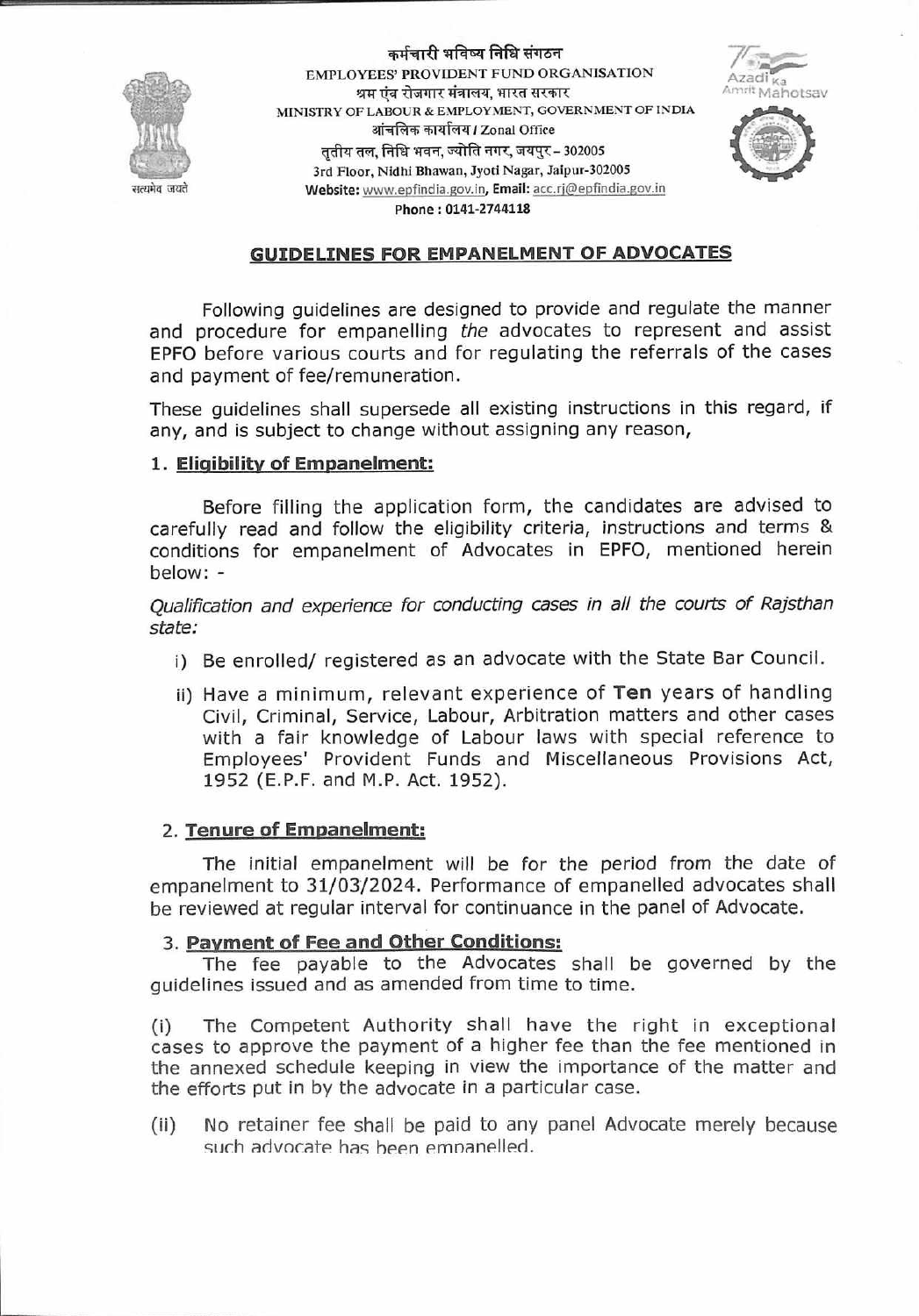# 4. Procedure for Empanelment:

- a. The applicant advocate must apply on the format prescribed by the EPFO only. No other format will be entertained,
- b. An applicant advocate willing to be empanelled for more than one forum (i.e., for High Court of Rajashtan, CGIT, NCLT, State Consumer Disputes Redressal Commission, District courts, lower courts and consumer fora.) may apply separately for each forum in separate envelope super scribed as mentioned earlier.
- c. Any application received after the last date prescribed in the advertisement shall not be entertained.
- d. No applicant advocate shall be called for interview/interaction unless he/ she satisfies the eligibility conditions and is shortlisted for the same.
- e. Depending upon the requirement and number of applications received, EPFO reserves the right to shortlist the candidates to be called for interview/interaction and to be empanelled.
- f. Merely fulfilling the eligibility criteria will not confer any right on an applicant advocate to be called for interview/interaction and to be selected.
- g. The decision of the competent authority regarding short listing and selection of the candidates shall be final.
- h. Canvassing in any form shall be treated as a disqualification. The candidature of such applicants shall be cancelled forthwith.
- I. A list of shortlisted applicant advocates with the date and time of Interview will be uploaded on our website i.e. www.epfindia.gov.in
- J. The applicant advocate shall bring original documents at the time of interview/interaction.

k. The list of selected advocates will be made available on EPFO website www.epfindia.gov.in Letter to applicant advocates confirming their empanelment will be issued by EPFO separately.

#### Duties of the Empanelled Advocates: 5.

- 1. The Advocate shall not advise any party or accept any case against the EPFO in which he/she has appeared or is likely to be called upon to appear for or advise which is likely to affect or lead to litigation against the EPFO.
- 2. Timely appearance of the Counsel to contest the cases for EPFO in the Court is a must. His/her absence in the Court, without any reasonable ground and notice in advance, will not be accepted.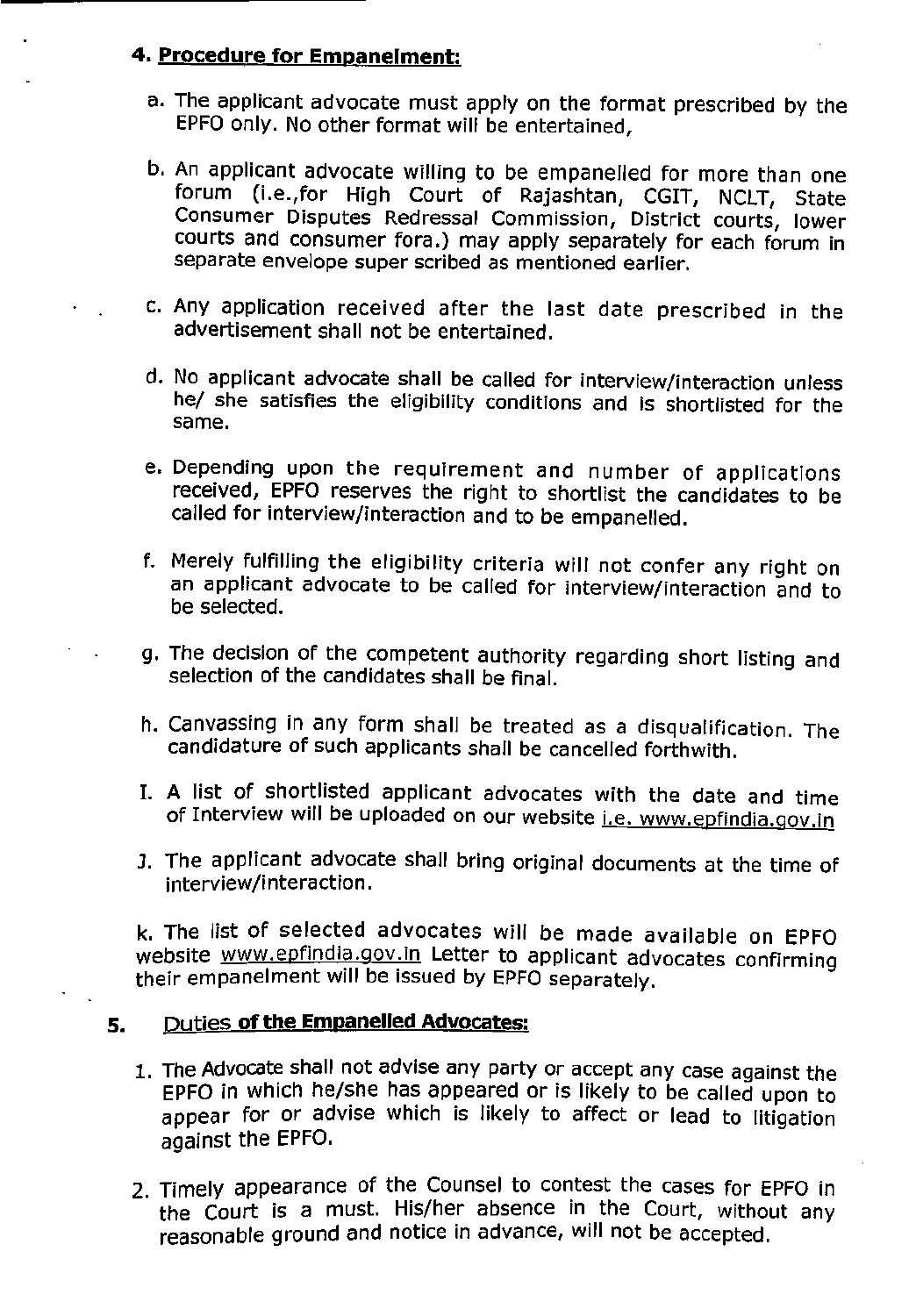- 3. EPFO sends the information to the panel advocates through email regarding entrustment of a case and after receiving the e-mail, it is duty of the panel Advocates to collect the brief/copy of petition along with assignment letter from the concerned office of EPFO at the earliest.
- 4. EPFO is free to engage any advocate of its own choice and an empanelled Advocate shall make no claim that he/she alone should be entrusted with EPFO's legal matter (s).
- 5. Refusal by any advocate to accept any work without any reasonable cause (e.g. on grounds of conflict of interest) may entail removal of such advocate from the panel, forthwith without waiting for the empanelment period to expire.
- 6. The advocates shall accept the terms and conditions of the empanelment as determined by the EFF0 from time to time.
- 7. In order to ensure that there is effective check on the cases being conducted, the Advocates on the panel must report the status of the cases after each date of hearing, Failure to submit status report will be a ground for removal of the name of the lawyer concerned from the panel.
- 8. In cases where on the request of the Union of India, Ministry of Labour & Employment have also to be represented, no extra fee shall be paid to the advocate to watch and safeguard the interests of Union of India, Ministry of Labour & Employment.
- 9. If required, render all assistance to Special or Senior Counsel engaged in a particular cases before the High Court and other judicial bodies.
- 10. Keep EPFO informed and updated on all-important developments in the designated cases, dates of hearing, order of the court on the date of its pronouncement, supplying copy of orders/judgment etc.
- 11. Furnish monthly statement about the cases represented by him/her before the High Court / EPF Appellate Tribunal or any other courts and their outcomes.
- 12. When any case attended by him/her is decided against the Organisation, the Advocate concerned must give considered opinion regarding the reasons for such adverse order and the advisability of filing an appeal from such a decision not later than 5 working days of the order (original copy).
- 13. 30% of the fees payable to the counsel shall be deducted if the certified copy of the judgment is not handed over to the Legal cell of EPFO within three days (excluding the time taken by the Court in preparation of the copy) from the date of judgement.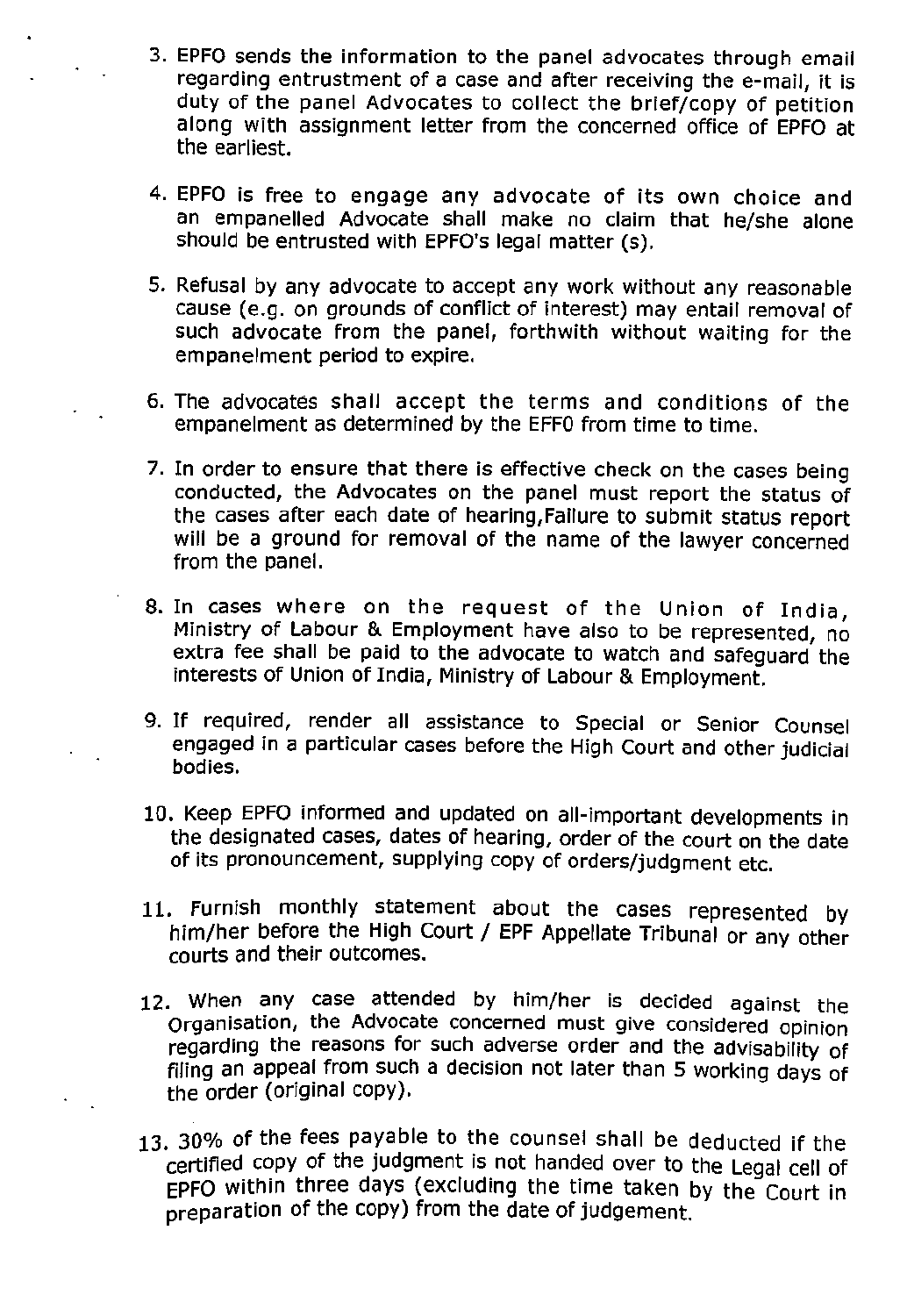### 6. Removal from Panel:

EPFO reserves the right to terminate the empanelment of a Counsel with one month's notice in writing without assigning any reason. The counsel may also resign from the Organisation by serving one month's notice.

Empanelment shall be liable to be cancelled due to occurring of any of the following disablements on the part of the Advocate.

 $(i)$ Giving false information in the application for empanelment:

Failing to attend the hearing of the case without any sufficient  $(ii)$ reason and/or prior information;

(iii) Not acting as per EPFO's instructions or going against specific instructions;

(iv) Threatening, intimidating or abusing any of the EPFO's employees, officers, or representatives;

(v) Passing on information relating to EPFO's case on to the opposite parties or their advocates or any third party which is likely to cause any damage to the EPFO's interests.

(vi) Giving false or misleading information to the EPFO relating to the proceedings of the case; and

(vii) Seeking frequent adjournments or not objecting the adjournment moved by other party without sufficient reason

(viii) Frequent absence from the court proceedings even if "pass over or "proxy"' is obtained by an advocate.

remal

[Mukesh Kumar] Regional P. F. Commissioner-I Zoanl Office, Rajasthan, EPFO, Jaipur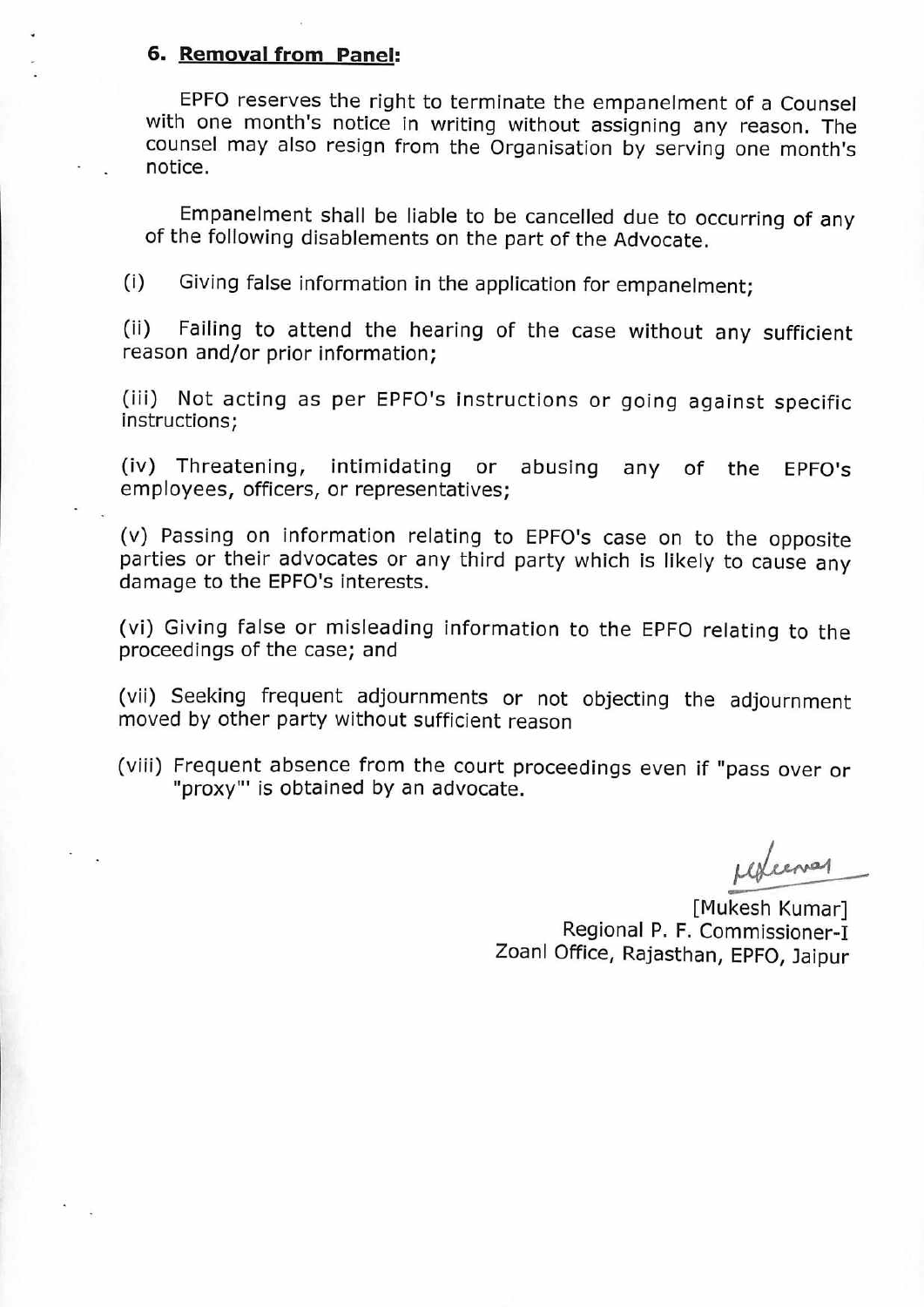APPLICATION NO.\_\_\_\_\_\_\_\_\_\_ (To be filled by EPFO)

# APPLICATION FORM FOR EMPANELMENT IN EPFO

(TO BE FILLED IN BY ALL APPLICANT ADVOCATES)

To,

Employees Provident Fund Organisation (Ministry of Labour & Employment, Govt. of India) Zonal Office, 3rd Floor, Nidhi Bhawan, Jyoti Nagar,Jaipur-302005

| Name (in Block letter)                               |                  |  |
|------------------------------------------------------|------------------|--|
| Father's Name (in Block letter)                      |                  |  |
| Court for which Applied                              |                  |  |
|                                                      | <b>CHECKLIST</b> |  |
|                                                      |                  |  |
| List of documents attached (please tick)             |                  |  |
|                                                      |                  |  |
|                                                      |                  |  |
| Copy of all Certificates & mark-sheets (Xth onwards) |                  |  |
| <b>Experience Certificate</b>                        |                  |  |
| Duly filled Annexure - A & B                         |                  |  |
| Others (Please specify) :                            | 1.               |  |
|                                                      | 2.               |  |
|                                                      |                  |  |
|                                                      |                  |  |

| PERSONAL DETAILS (In Block Letters) |                                                |  |
|-------------------------------------|------------------------------------------------|--|
|                                     | Name                                           |  |
| 2.                                  | Father's / Husband's Name                      |  |
| 3.                                  | Date of Birth                                  |  |
| 4.                                  | Age on (last date of receipt<br>of application |  |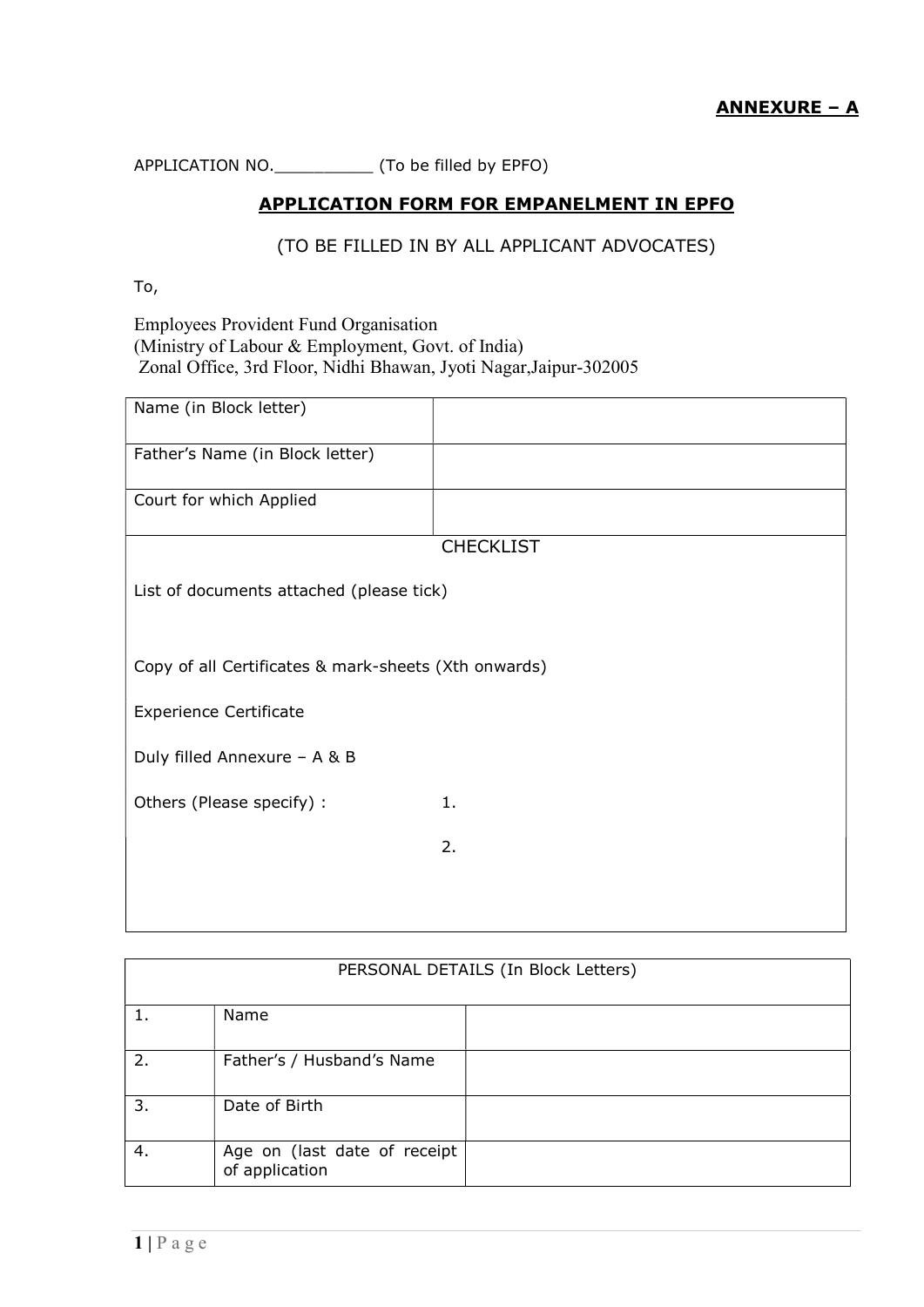| 5.  | Nationality                                                                                                                                        |  |
|-----|----------------------------------------------------------------------------------------------------------------------------------------------------|--|
| 6.  | <b>Marital Status</b>                                                                                                                              |  |
| 7.  | Address for correspondence<br>with PIN and Phone No.                                                                                               |  |
| 8.  | Permanent Address with PIN<br>and Phone No.                                                                                                        |  |
| 9.  | Address of Office / Chamber,<br>if any, with PIN and Phone<br>No.                                                                                  |  |
| 10. | Email ID                                                                                                                                           |  |
| 11. | Are you related to any EPFO<br>emploiyee? If so, please give<br>details (Viz., Name, Desig.,<br>place of work & relationship<br>with the applicant |  |

12. Details of Educational qualification (commencing with the matriculation or equivalent examination)

| Examinations<br>Passed                  | of<br>the<br>Name<br>Board/ University | Class<br>or<br>Division | $%$ of<br>Marks | Subjects | Year<br>of<br>Passing |
|-----------------------------------------|----------------------------------------|-------------------------|-----------------|----------|-----------------------|
| $10^{\text{th}}$<br>Matriculation       |                                        |                         |                 |          |                       |
| $12^{th}$<br>Intermediate               |                                        |                         |                 |          |                       |
| Graduation                              |                                        |                         |                 |          |                       |
| <b>LLB</b><br>Law<br>Graduate<br>Degree |                                        |                         |                 |          |                       |
| Post<br>Graduation                      |                                        |                         |                 |          |                       |
| Other<br>Professional<br>Qualifications |                                        |                         |                 |          |                       |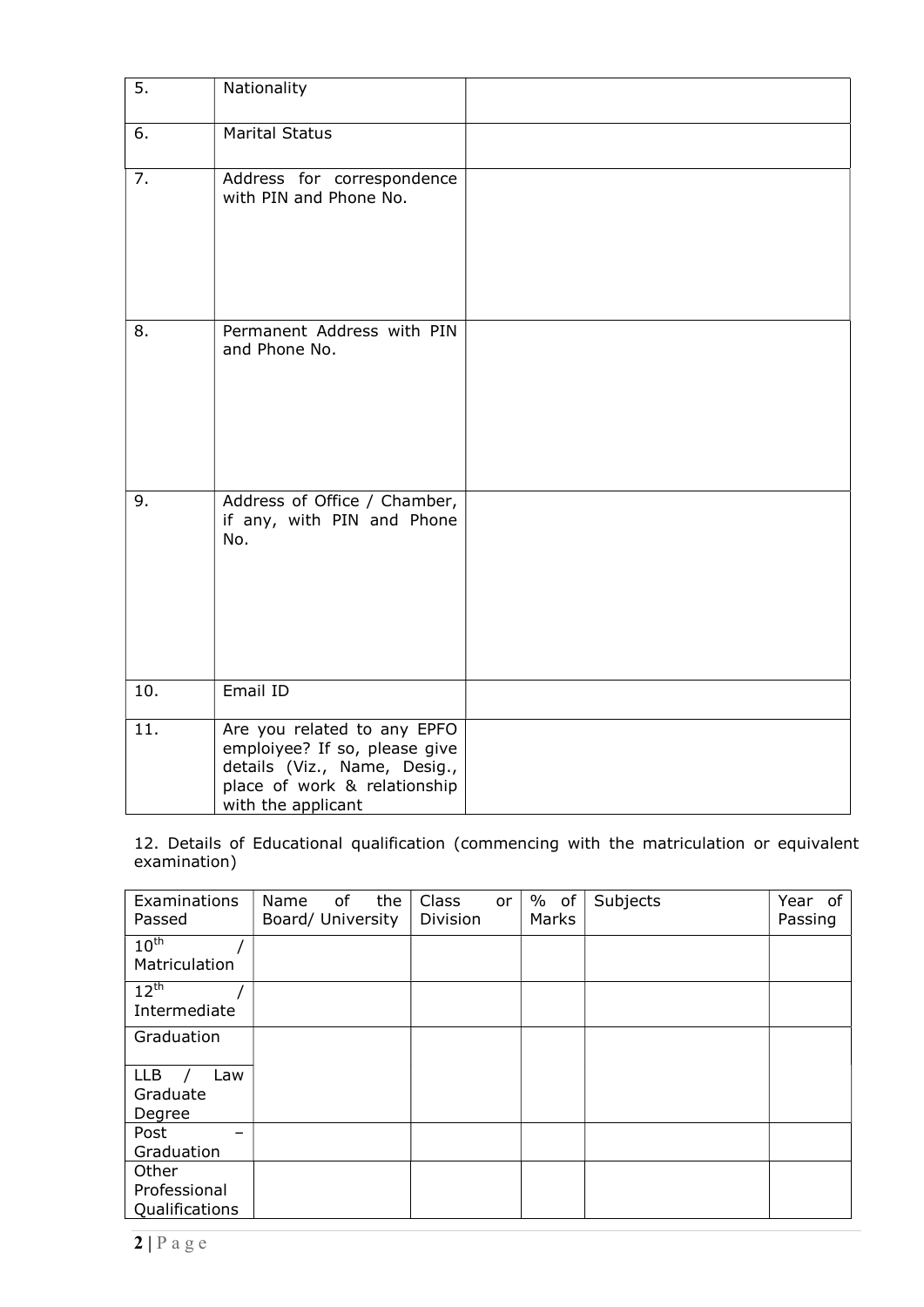13. Whether the applicant is currently on the Panel of any other Government Department / PSU/ Statutory Body/ Autonomous Body etc., and if yes, furnish the details below (self-certified copy of the Office Order / letter of empanelment may be attached):-

| Name of the Department /<br>Statutory<br>Body/<br>PSU/<br>Autonomous Body | From |  |
|---------------------------------------------------------------------------|------|--|
|                                                                           |      |  |
|                                                                           |      |  |

14. Whether the applicant has worked as Legal Researcher (LR) attached to any Court / Judge? If yes, the details and the supporting documents:-

| Name of Court / Judge | Period of Research | Supporting documents |
|-----------------------|--------------------|----------------------|
|                       |                    |                      |
|                       |                    |                      |
|                       |                    |                      |
|                       |                    |                      |

15. If one or more advocates are associated as juniors of the applicant, their details be provided below:

| Sr. No. | Name of the Advocate | Enrolment No. with date |
|---------|----------------------|-------------------------|
|         |                      |                         |
|         |                      |                         |

16. Infrastructural facilities available with the applicant (please tick if available) be provided below:

| Sr.No.   Office Space | Office clerk   Steno / Typist   Support Staff |  |
|-----------------------|-----------------------------------------------|--|
|                       |                                               |  |
|                       |                                               |  |

17. No. of Cases relating to EPF & MP ACT' 1952, if handled earlier:-

| Sr.No. | Title of case (Documentary proof must be attached) |
|--------|----------------------------------------------------|
|        |                                                    |
|        |                                                    |
|        |                                                    |

18. Whether the applicant has been engaged (through Vakalatnama) as counsel in any landmark or mother case? If yes, the particulars of the case with copy of the judgement wherein his / her name is recorded as advocate for one of the parties (Copy of order / judgement be attached as proof):-

| Name of the Court $\vert$ Case title | Nature of Judgement |
|--------------------------------------|---------------------|
|                                      |                     |
|                                      |                     |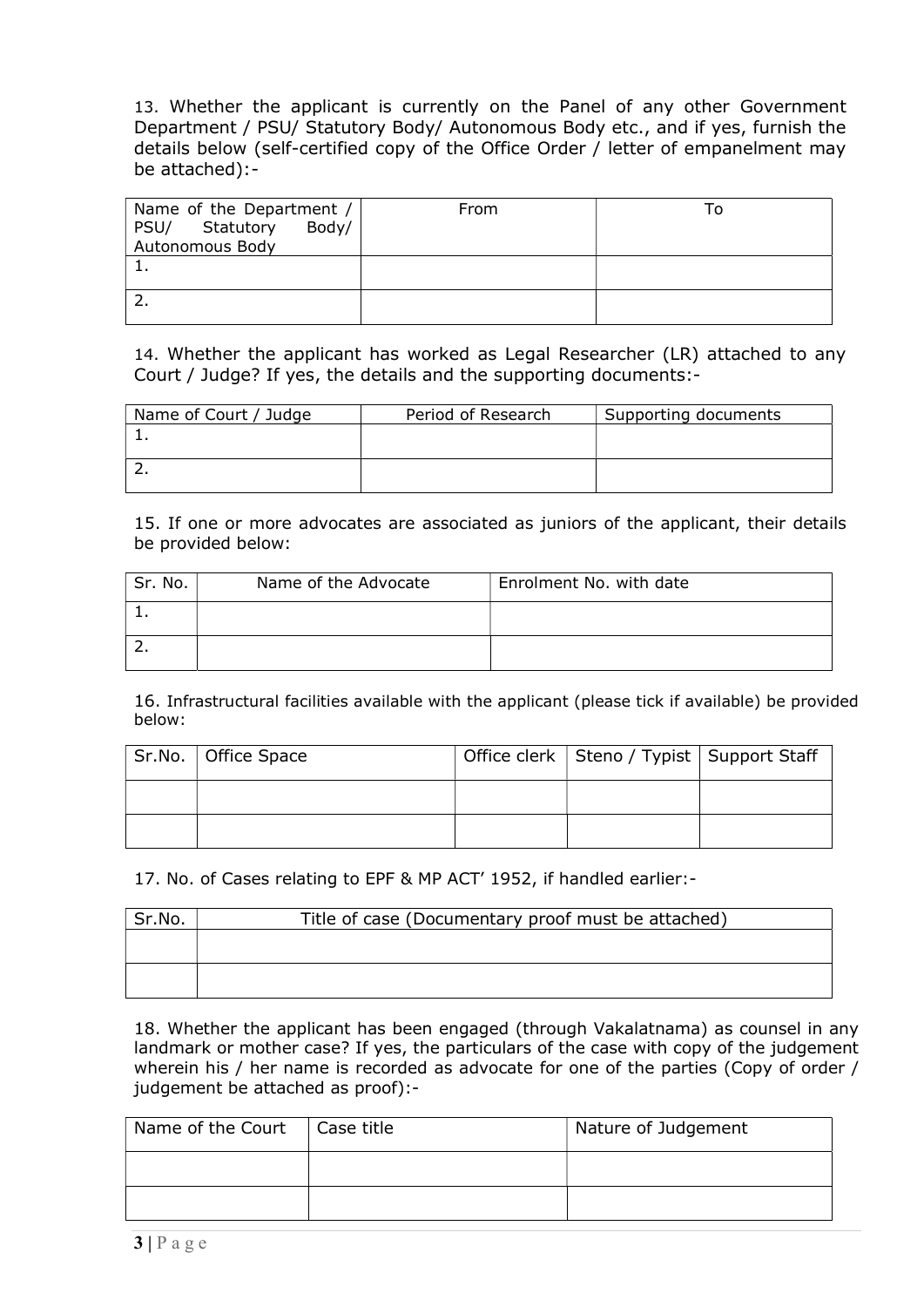- 19. Whether Income Tax return is being filed for last five years? Yes / No (If yes, please attach copes of ITRs).
- 20. Details of Bank Account / Aadhaar Number be provided below:-

| Bank<br>Account Details   PAN Number<br>(Bank Name, Account No.,<br>Address of the Branch and<br>IFSC Code) | Aadhaar Number |
|-------------------------------------------------------------------------------------------------------------|----------------|
|                                                                                                             |                |
|                                                                                                             |                |

21. Whether any proceeding has ever been commenced or is continuing before the Disciplinary Committee of the Bar Council for alleged professional misconduct:-

| Sl. No. | Details of allegations and proceedings | Findings<br>made<br>the<br>bv<br>Disciplinary Committee |
|---------|----------------------------------------|---------------------------------------------------------|
|         |                                        |                                                         |
|         |                                        |                                                         |

22. Whether any criminal complaint has even been filed or FIR registered or any criminal proceeding has ever commenced against the applicant advocate:-

| SI. No. | Details of allegations and proceedings | Findings made by the Court |
|---------|----------------------------------------|----------------------------|
|         |                                        |                            |
|         |                                        |                            |

23. Any additional professional qualification(s), which will further the candidature, including membership of professional societies, awards and honours etc. may be listed in the box below (Documentary proofs may be attached):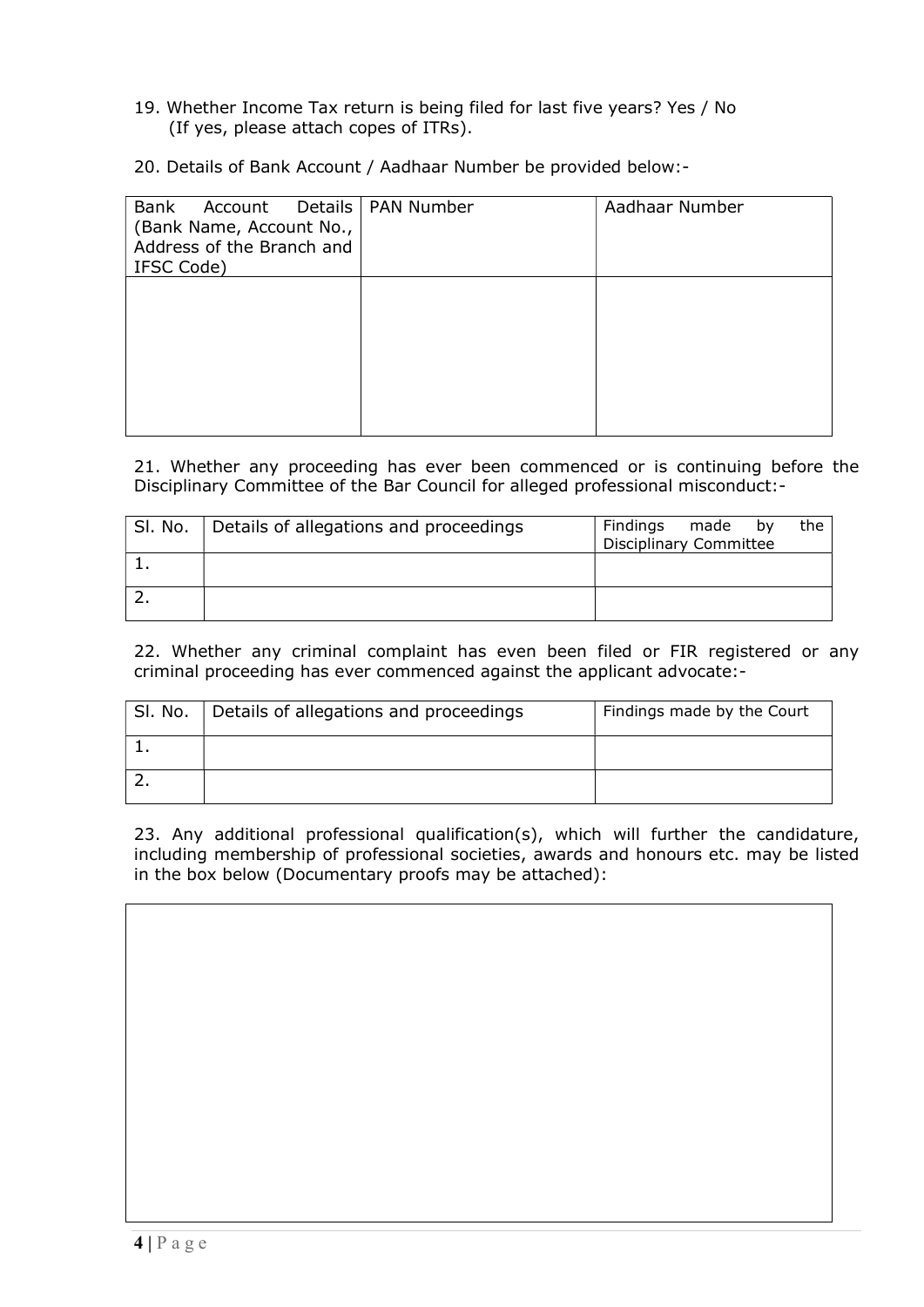### UNDERTAKING

- 1) I hereby confirm and declare that the information furnished in the application and in the attached Certificate is true / correct and complete to the best of my knowledge and belief. I have not concealed any relevant information. I am fully aware that if any of the information furnished by me is found to be false / incorrect, my candidature for the empanelment will be treated as cancelled and matter will be referred to the appropriate authority.
- 2) I also undertake to maintain absolute secrecy about the cases of the EPFO as required under the Act, Rules and Regulations thereunder.
- 3) I also undertake to return all cases filed and records to the EPFO as and when required by EPFO.
- 4) I agree with the Fee Schedule notified by EPFO.

Signature of Advocate

Place:

Date: Enrolment Number Mobile Number